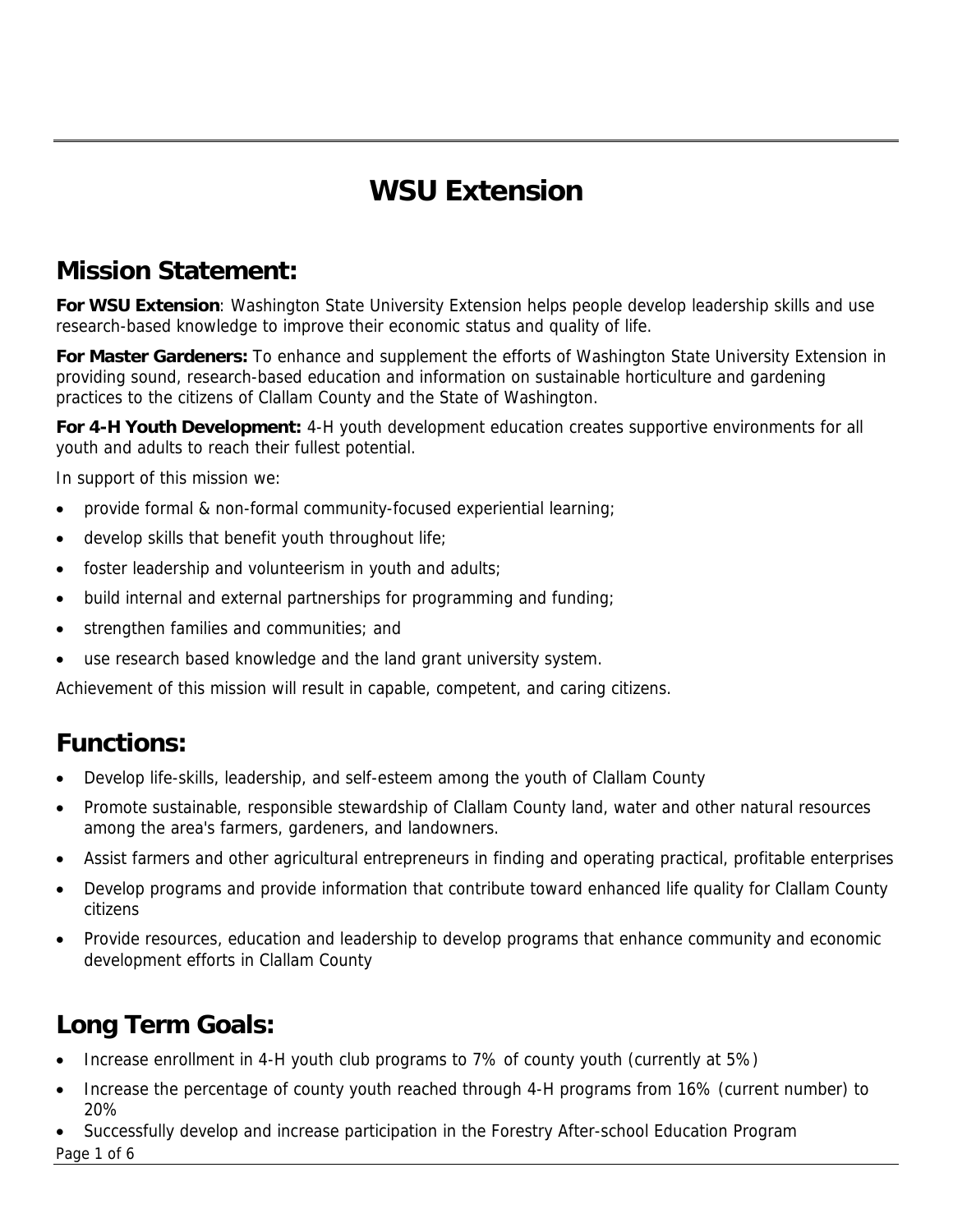- Build a strong youth leadership program among Clallam County teens
- Increase youth participation in the Clallam County Fair by 20% over the next 5 years
- Increase community awareness and support for 4-H programs (including financial contributions)
- Assist at least 25 new small farmers to become successful farm operators over the next 5 years
- Improve the agricultural economy of Clallam County by increasing gross farm income in the county by 10% over the next 5 years
- Improve stewardship of soil, water, forests, and other natural resources by County residents living on the land
- Have Master Gardeners reach at least 3,000 Clallam County citizens annually with quality programs and information
- Develop more expertise among Master Gardeners in the area of plant problem diagnosis
- Have more impact in community and economic development initiatives in Clallam County.
- Develop and sustain a WSU Beach Watcher program that will educate citizens about shoreline issues and mobilize them to improve shoreline stewardship along Clallam County coastline.

## **Short Term Objectives:**

- Expand and enhance adult volunteer participation in the 4-H leaders council in Clallam County
- Improve service and information delivery and program leadership structure for 4-H in Clallam County
- Develop on-site 4-H Gardening projects at Greywolf Elementary and Sequim High School Developmentally Disabled classroom
- Develop and implement new community gardening conference with Master Gardeners
- Develop new funding sources for 4-H in Clallam County
- Increase participation by teenagers in 4-H youth programs in Clallam County
- Begin development of new WSU Master Gardener garden at Carrie Blake Park in Sequim
- Publish WSU Agritourism bulletin
- Train 15-20 new small farmers through the WSU "Cultivating Success" program
- Complete and publish results of wine grape growing feasibility study

## **Accomplishments in 2007:**

### **Agriculture and Natural Resources**

- Began 3<sup>rd</sup> year for our new WSU Beach Watchers program under Federal Funding conducted 3<sup>rd</sup> training for 18 new WSU Beach Watchers who will monitor and work to improve Clallam County shorelines and near shore areas.
- Participated in feasibility study to investigate possibilities for growing wine grapes on the North Olympic Peninsula, including placing 5 digital temperature recorders at 5 locations around Clallam County to gather growing season data to find best locations for growing grapes.
- Planned and put on statewide Agritourism Conference in Yakima, Washington for 115 farmers and agritourism entrepreneurs
- Delivered an address at the Southwest Lavender Conference in Pojaque, New Mexico with the title: "Fields of Flowers: How Lavender-based Tourism is Transforming a Community."
- Held our 11<sup>th</sup> annual Harvest Celebration Farm Tour and Community Harvest Dinner -- over 3,500 area citizens participated in farm educational tours.
- Published our 11<sup>th</sup> annual Clallam County Farm and Garden Guide -- distributed over 14,000 copies.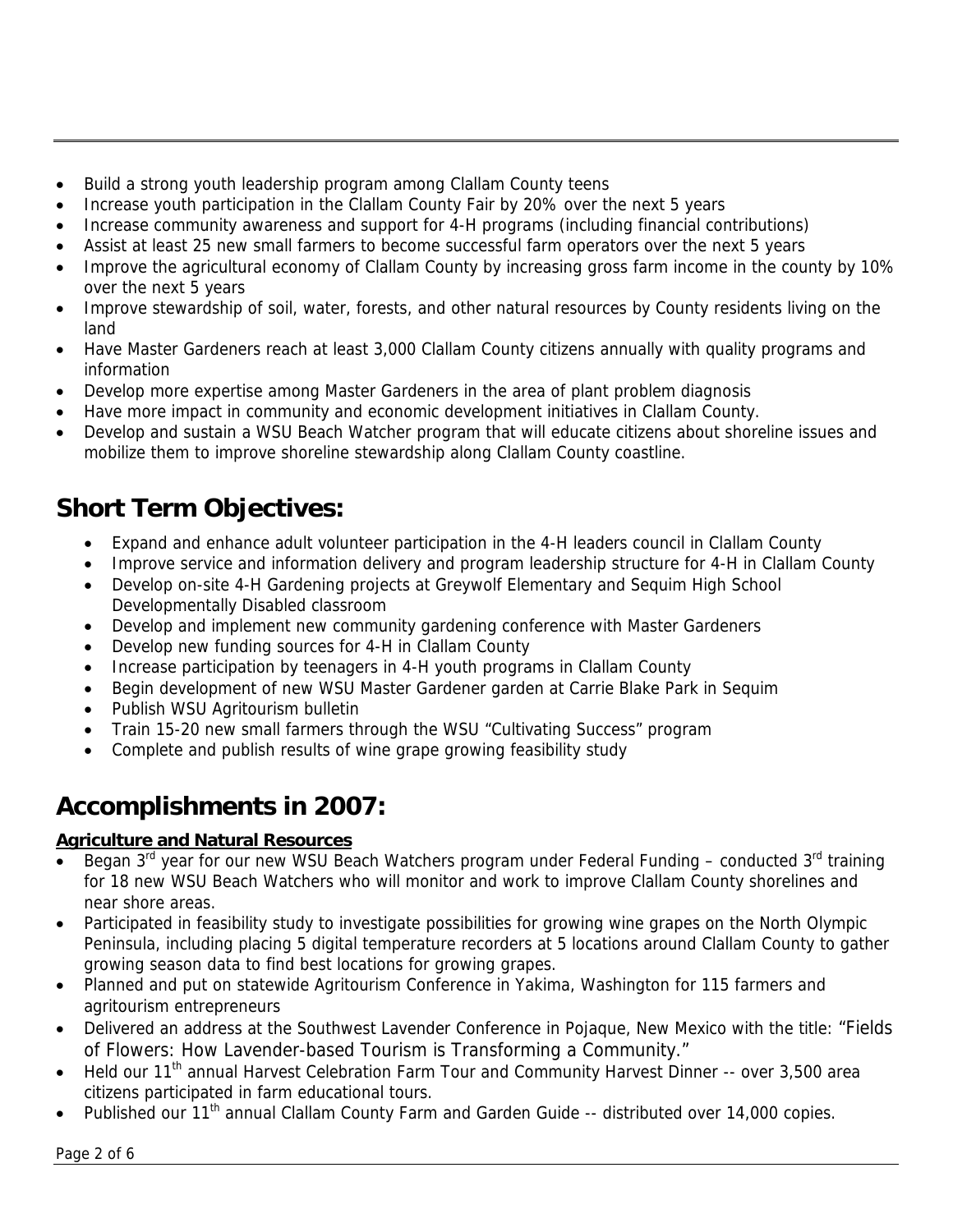- Conducted 9 seminars and field days on topics including: pasture management, lavender production & marketing, agritourism, making and/or selecting quality hay for your livestock, plant propagation, soils for fruit production in Clallam County, pruning fruit trees, dormant season control of fruit tree pests & diseases, grafting fruit trees.
- Presented two lectures at the request of Friends of the Fields, on the topic of "Food From Everywhere and Nowhere: a Discussion of Global Food System Issues."
- Staffed an educational booth at the 2007 Clallam County Fair that educated area residents about the potential for growing wine grapes on the Olympic Peninsula, with information on how to grow grapes in this region.
- Developed and exhibited three other displays at Clallam County Fair -- Seed Industry in Clallam County, Washington & Clallam County Agriculture Statistics, Making Hay in Clallam County.

#### **Master Gardeners**

- Conducted a 8-week basic training for 54 new Master Gardeners (current enrollment now 130 Master Gardeners in Clallam County)
- Conducted 76 Plant Clinics in Sequim, Port Angeles and Forks (over 400 total hours of clinic service), assisting over 1,800 area citizens with their gardening problems
- Presented "Growing with Plants" curriculum to every 2<sup>nd</sup> Grade student in Clallam County, including Neah Bay and Clallam Bay
- Held first-ever Master Gardener Community Gardening Conference at the Clallam County Fairgrounds with keynote speaker, Ed Hume, and 14 other educational classes and workshops.
- Continued expansion and improvement of exhibits at the 2  $\frac{1}{2}$  acre demonstration garden on Woodcock Road, including adding a new entrance, new split rail fence and parking area. The garden is now open 7 days a week to visitors.
- Over 2,000 county residents toured the Woodcock Rd. demonstration garden in 2004
- Started a new outreach plant clinic held each Saturday between May and September at Clallam Coop in Sequim
- Held 2 major fund-raising plant sales, and tour of outstanding gardens in Clallam County
- Expanded organic vegetable demonstration garden at the new Robin Hill Farm Park, donated all organic produce to the Port Angeles Food Bank.
- Conducted 12 gardening workshops and educational programs for over 300 area citizens
- Hosted educational gardening & composing booth at Clallam County Fair
- Conducted 5 advanced training seminars for master gardeners
- Developed new format for plant clinics, including use of new "HortSense" website, and several other online and CD-ROM based programs for diagnosing and solving peoples' plant problems using environmentally sound approaches.
- Developed plan with City of Sequim for new 4.1 acre educational garden at Carrie Blake Park in Sequim.

#### **4-H Youth Development**

- Trained 12 new volunteer adult leaders using online modules and classroom setting
- Increased county 4-H youth enrollment by over 30 youth
- Participated in Dream Center Youth Resources Fair, Kid Fest, YMCA After-school Program Promotion, and Sequim Community Cares Fair program promotions
- 30 teen members participated in Leadership programs on local and state levels
- Moved 4-H After-school program to 4 elementary school sites in conjunction with the YMCA after-school sites. Having completed six years of Forestry Education after-school program in Partnership with PA Boys

Page 3 of 6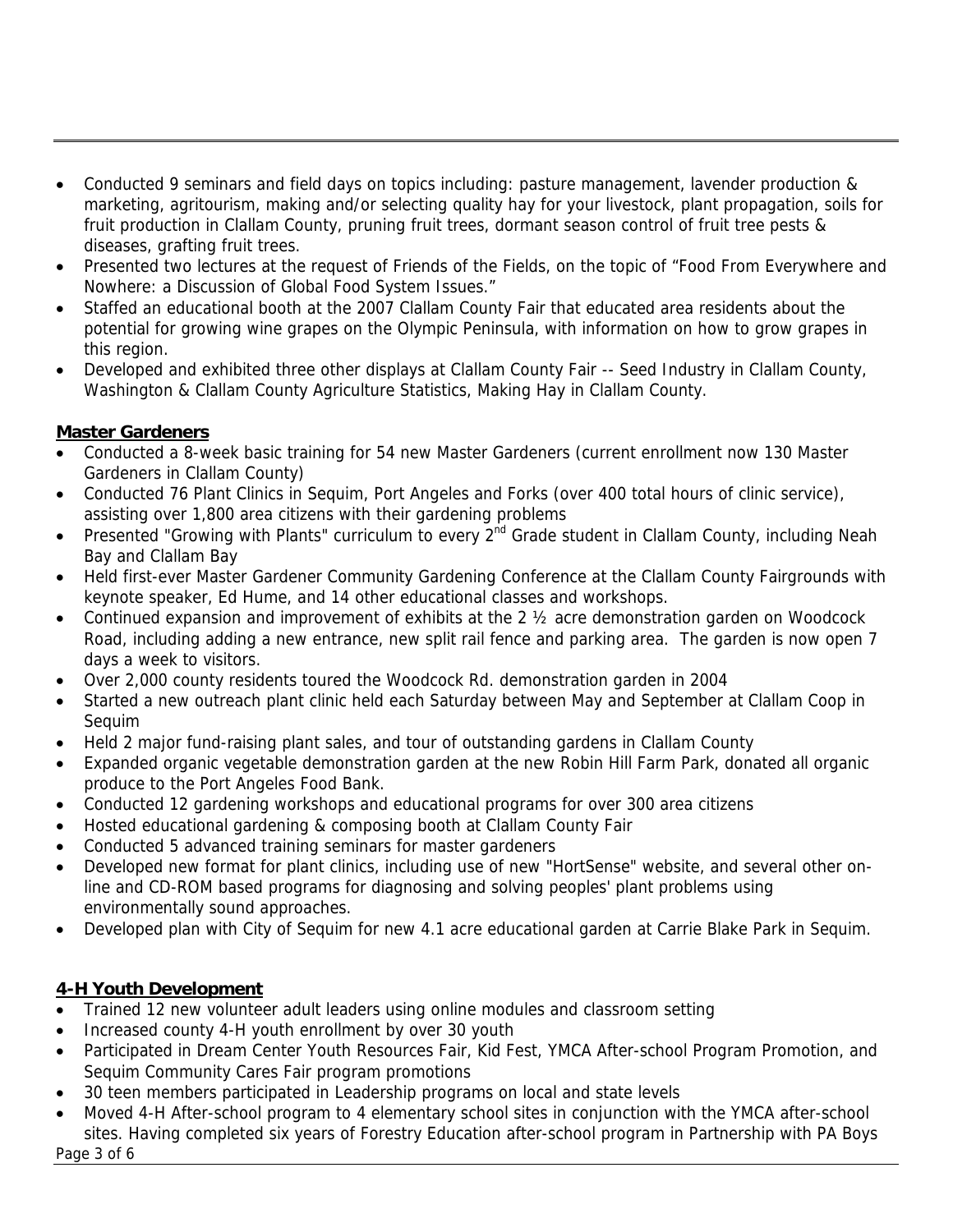and Girls Club, and two years for this program at Evergreen Family Village, we determined that in order to reach more students and to have access to a more structured facility the YMCA program sites would be more effective.

- Conducted "Chicks in the Classroom" project in 4 elementary schools.
- Attended National 4-H Curriculum Conference
- Held our 26<sup>th</sup> annual 4-H summer camp at Camp David Jr., with 91 youth participating (including 28 low income youth who were able to attend through fund raising done by Extension Office)
- Trained youth development personnel from the Bremerton YMCA in bullying prevention and behavior management.
- Trained youth development personnel from the Port Angeles YMCA in bullying prevention and behavior management.
- Further developed on-line modules for training new 4-H Adult Leaders
- Six 4-H after-school program participants attended 4-H summer camp, and five 4-H after-school participants attended 4-H Science Camp-in at Seattle Science Center
- Six 4-H teens participated in the 4-H "Know Your Government" Program in Olympia
- Provided 4-H Livestock Quality Assurance Training for all Port Angeles Junior Livestock Auction participants and their parents.

### **Performance Indicators:**

|                                                             | 2005 Actual | 2006 Actual | 6/30/07<br>Actual | 2008 Goals |
|-------------------------------------------------------------|-------------|-------------|-------------------|------------|
| 4-H Enrollment                                              | 1,670       | 1,565       | 1,595             | 1,800      |
| Master Gardner Enrollment                                   | 130         | 119         | 123               | 130        |
| <b>WSU Beach Watchers</b>                                   | 18          | 35          | 55                | 75         |
| CCSFP/Cultivating Success (farming program)<br>participants | 20          | 45          |                   | 25         |
| <b>Total Volunteer Hours</b>                                | 13,485      | 12,740      | 10,780            | 14,000     |

### **Workload Indicators:**

|                                  | 2005 Actual | 2006 Actual | 6/30/07<br>Actual | 2008<br>Estimate |
|----------------------------------|-------------|-------------|-------------------|------------------|
| Programs developed and conducted | 18          | 15          |                   | 15               |
| Workshops taught                 | 39          | 42          | 24                | 50               |
| Client contacts                  | 6,232       | 6,460       | 3,050             | 7,000            |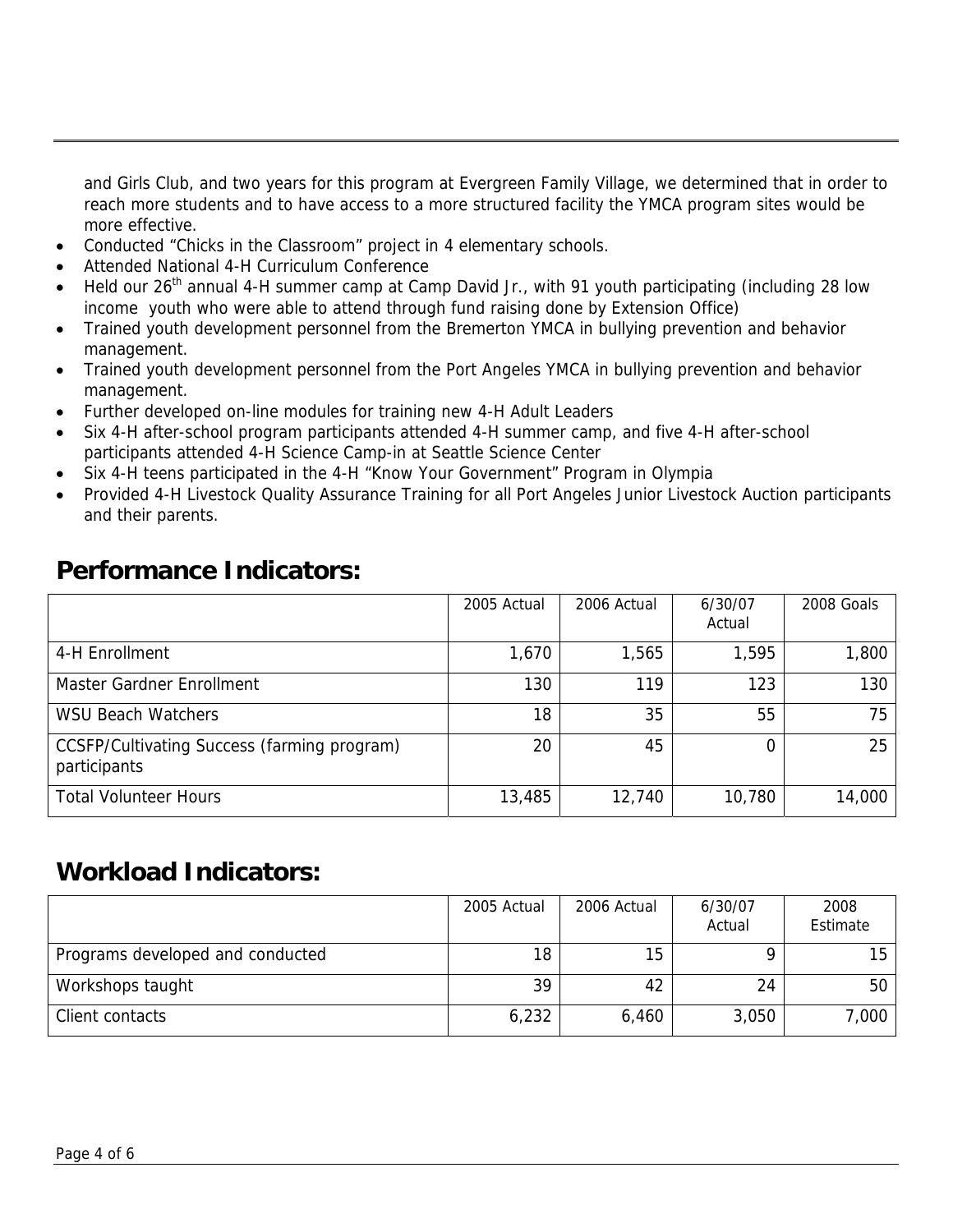## **Staffing Level:**

|                              | 2005 Actual | 2006 Actual | 6/30/07<br>Actual | 2008 Budget |
|------------------------------|-------------|-------------|-------------------|-------------|
| <b>Full Time Equivalents</b> | .36         | 1.36        | . . 36            | .36         |

## **Operating Budget**

### **Revenues:**

|                                       | 2005 Actual | 2006 Actual | 6/30/07<br>Actual | 2008 Budget |
|---------------------------------------|-------------|-------------|-------------------|-------------|
|                                       |             |             |                   |             |
| Taxes                                 |             |             |                   |             |
| Licenses and Permits                  |             |             |                   |             |
| Intergovernmental revenues            | 2,000       |             |                   |             |
| <b>Charges for Goods and Services</b> | 618         | 2,935       | 895               | 1,400       |
| <b>Fines and Forfeits</b>             |             |             |                   |             |
| Miscellaneous Revenues                | 2,500       | 2,625       | 800               | 2,393       |
| <b>Other Financing Sources</b>        |             |             |                   |             |
| <b>General Tax Support</b>            | 93,811      | 102,142     | 39,718            | 110,459     |
| <b>TOTAL</b>                          | \$98,929    | \$107,702   | \$41,413          | \$114,252   |

## **Expenditures:**

|                                        | 2005 Actual | 2006 Actual | 6/30/07<br>Actual | 2008 Budget |
|----------------------------------------|-------------|-------------|-------------------|-------------|
| Salaries and Wages                     | 45,380      | 45,349      | 23,575            | 50,078      |
| <b>Personnel Benefits</b>              | 3,935       | 7,634       | 6,902             | 15,413      |
| <b>Supplies</b>                        | 8,747       | 12,185      | 5,481             | 7,571       |
| Other Services and Charges             | 30,076      | 31,826      | 3,043             | 34,172      |
| <b>Intergovernmental Services</b>      | 0           | 0           | 0                 |             |
| <b>Interfund Payments for Services</b> | 10,791      | 10,708      | 2,412             | 7,018       |
| Capital Outlay                         | 0           | 0           | 0                 |             |
| <b>TOTAL</b>                           | \$98,929    | \$107,702   | \$41,413          | \$114,252   |